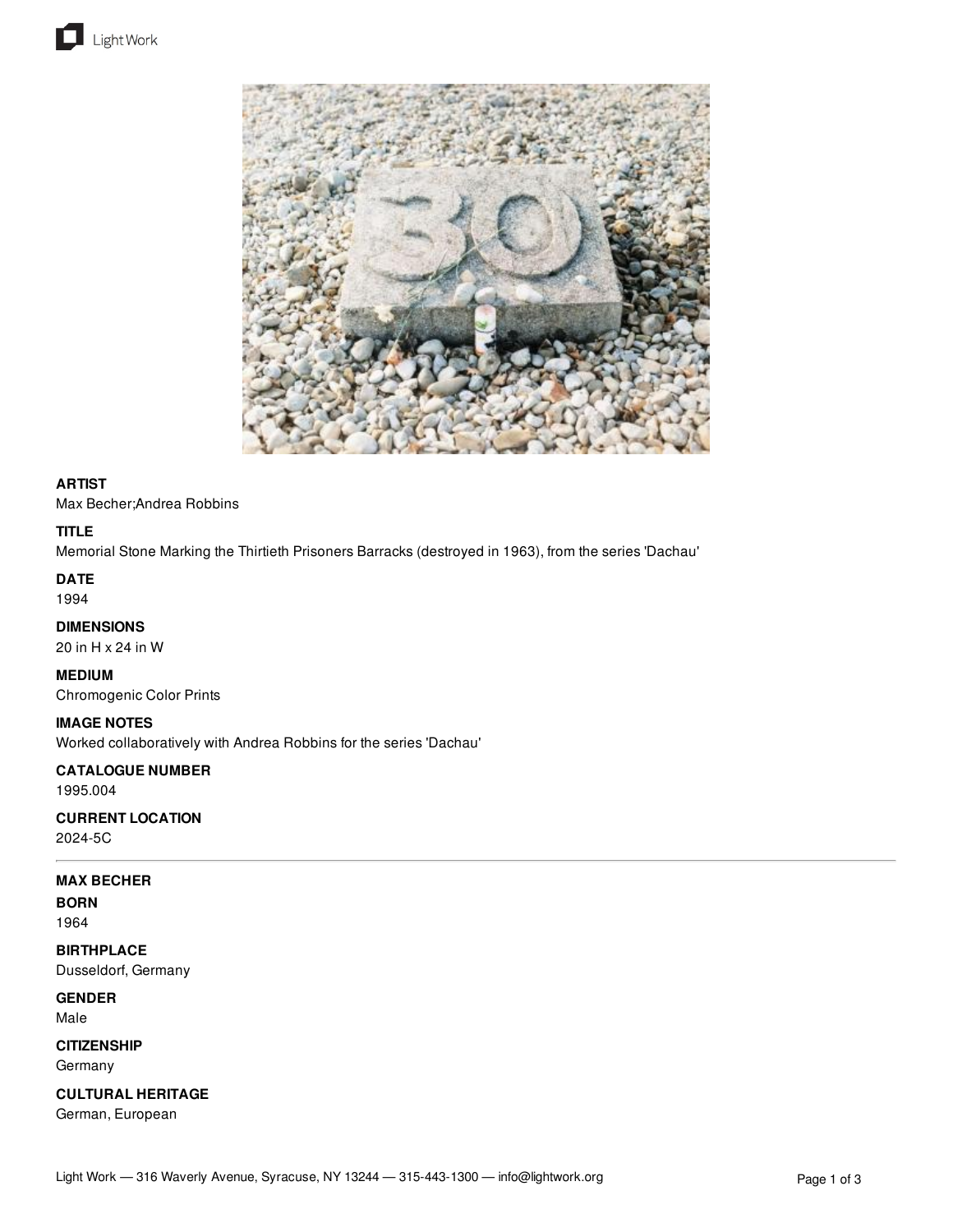

### **LIGHT WORK RELATIONSHIP**

Artist-in-Residence, 1995 Robert B. Menschel Gallery, 1998 Andrea Robbins & Max Becher: German Indians/Bavarian by LawFine Print Program, 1999 Robert B. Menschel Gallery, 2017 Place: Selections from the Light Work Collection

### **LIGHT WORK PUBLICATIONS**

Contact Sheet 85 Contact Sheet 97 Contact Sheet 98 Contact Sheet 173

### **BIOGRAPHY**

### *For a more recent CV or bio please visit the artist's website,* [www.robbinsbecher.com](http://www.robbinsbecher.com)

Andrea Robbins was born in 1963, Boston, MA. Max Becher was born in 1964, Düsseldorf, Germany. Both received their BFA at Cooper Union in 1986. Andrea attended Hunter College School of Art in New York City, and Max received his MFA from Mason Gross School of the Arts, Rutgers University, New Brunswick, NJ. They are unique in that they are artists who are married, and have collaborated for twenty years.

Andrea Robbins and Max Becher are artists who make photo-based conceptual work on the subject of the "transportation of place." Max teaches in the Digital Media Area of the School of Art and Art History at the University of Florida. Andrea teaches in the photography department at the University of Florida with an emphasis on the conceptual meaning behind formal conventions. Andrea and Max have taught at the Cooper Union and various other institutions. Their work is in the collections of The Guggenheim Museum, New York; The Whitney Museum of Art, New York; The Jewish Museum, New York; The New School of Social Research, New York; The Los Angeles County Museum of Art, California; The San Francisco Museum of Modern Art, California; St. Louis Museum of Art, Ohio; The Museum of Contemporary Photography in Chicago, Illinois; Center for Creative Photography, Arizona; Maison Européen de la Photographie (MEP), Paris, France. Their work has been published and exhibited internationally. They are represented by Sonnabend Gallery in New York. Robbins and Becher participated in Light Work's Artist-in-Residence Program in 1995.

#### circa 1999

### **ESSAYS**

The concentration camp at Dachau was the first of its kind and served as a prototype for subsequent ones. It was opened in 1933 and is located near Munich. While Dachau is often referred to as a work camp, it was a death camp insofar as labor and starvation rations were a form of extermination. In addition, the famous gas chamber disguised as a shower room was completed in 1942, and is currently labeled as having not been in use for three years before liberation, even though, according to many sources, it was in fact used. In 1945 the camp was liberated by the US army, and later the Dachau war crimes trials were held there. Refugees and displaced persons lived in the prisoner's barracks, some for as long as eighteen years until the memorial site at Dachau was consecrated. Often the very techniques used to memorialize specific areas of the site hide or destroy the visible links to the past. For example, part of the creation of the memorial involved the destruction of thirty barracks. Two barracks were subsequently reconstructed for exhibit. Also, the farmland that was part of the camp at Dachau has, in recent years, been developed for low-income housing, and the former SS headquarters complex is off limits to the public as it now serves as a police training school. - Andrea Robbins and Max Becher Andrea Robbins and Max Becher work as a collaborative team. They live in New York City and participated in our Artist-in-Residence program in February 1995.Capitalizing on Communism The Cuban Cohiba is known as the world's best cigar. Unlike most other Cuban brands, it did not exist before the revolution, but was ordered into production by Fidel Castro and Che Guevara in the sixties. At first it was produced only for Castro's private consumption and diplomatic gifts, by the late seventies the brand had become world famous and the government began selling Cohibas internationally. Intended to symbolize the best of the Cuban revolution, Cohibas are of extremely high quality. Not only the nature of Cuban soil and traditional techniques contribute: the socialist economy is centralized, and thus allows for one product to be given absolute priority. Only a national selection of the best harvests, materials, cigar-rollers, and quality controllers can produce this level of consistent quality. They are sold at very high prices that reflect such costs of production. Ironically, in the rest of the world Cohibas are seen as symbols of wealth and status, not socialism, especially in the United States, where they are sold illegally due to the embargo on Cuba at even higher prices. As a result, counterfeits from Cuba and elsewhere are proliferating. In 1978 the Delaware-based General Cigar Co. took advantage of this situation and registered a second (Dominican) Cohiba cigar in the U.S., with some opposition from the Patent and Trademark Office, creating a kind of legal counterfeit. Cuba had little legal recourse, also due to the embargo. In 1997 New York-based Global Direct Marketing (GDM) [started] selling a third (Dominican) Cohiba on the U.S. market, but was quickly sued by General Cigar. Citing 'marketplace confusion,' General Cigar forced GDM to remove the cigar's name from the label, but allowed the famous logo of the Taino Indian head (even though it is part of the Cuban Cohiba's graphic identity). In the meantime, sensing an opportunity in this precedent, Cuban authorities are, in turn, suing General Cigar Co. for trademark violation, trying to recapture their valuable brand name for the U.S. market in anticipation of the lifting of trade sanctions. Andrea Robbins and Max Becher:1998Our interpretation of photography is heavily weighted towards what an image appears to be, what it is able to communicate, and how it affects us. On the surface the photographs of Andrea Robbins and Max Becher present us with deceptively straight-forward depictions of seemingly familiar places and events. However, in each case our assumptions are thrown askew when the context underlying each image is revealed to be something quite different. Robbins/Becher are a married couple who work collaboratively using photography as a means to document what they refer to as the transportation of place. In elaborating this idea the artists wrote, "Notions of place have become intensely confused due to overlapping eras of slavery, colonialism, holocausts, immigration, tourism, and masscommunications. We focus on particular examples of such confusions, always a place, event, or artifact on display for the public." The artists have worked on series ranging from cultural non sequiturs such as architectural photographs of American businesses and financial institutions which resemble New York City's Wall Street district that are found in Havana Cuba, the New York City skyline recreated in Las Vegas, Nevada, Dutch villages in Michigan, and German villages in Washington state. Their work has also included highly charged expositions of colonialism and genocide, as in their series about the concentration camp Dachau, and in their series